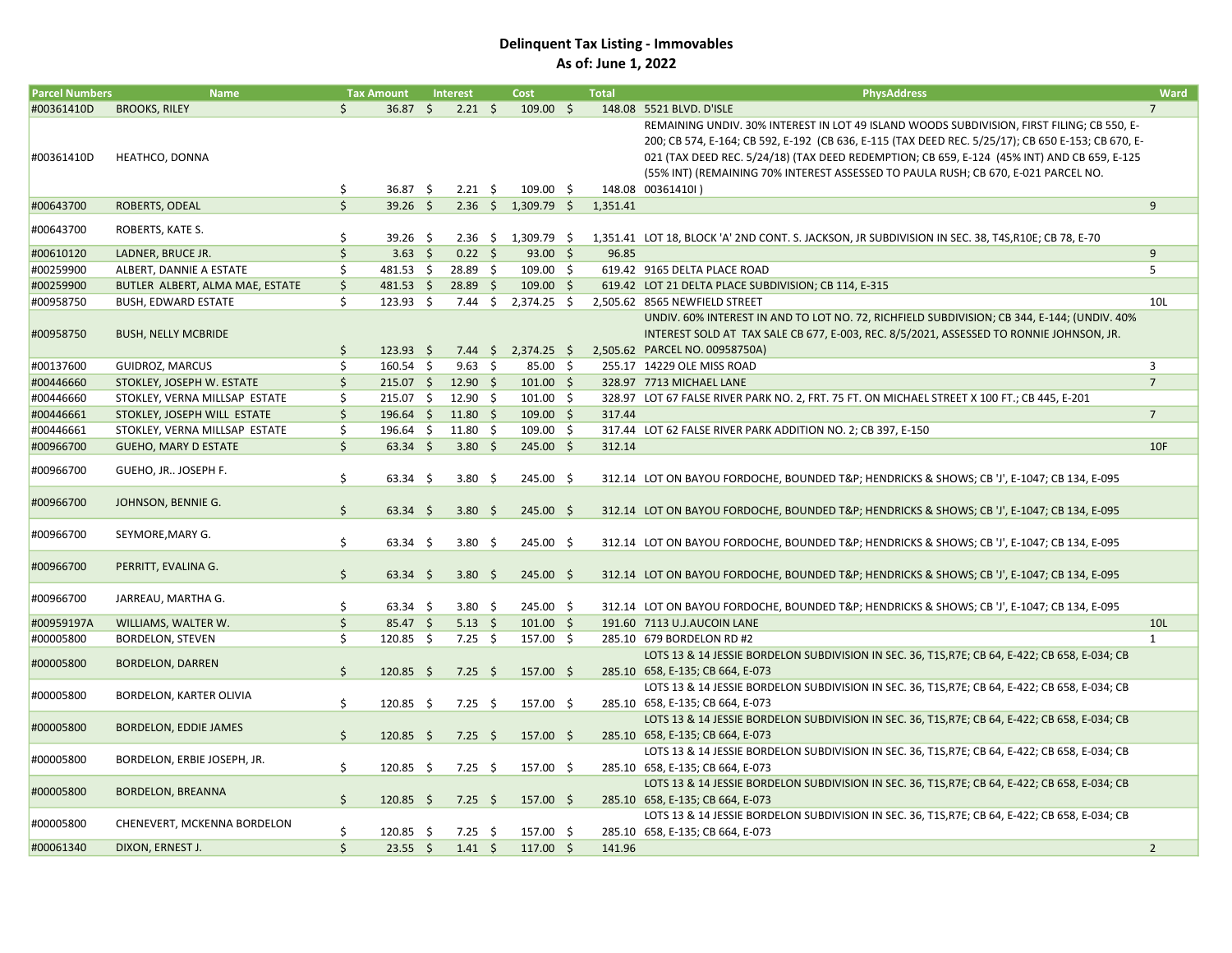## Delinquent Tax Listing - Immovables As of: June 1, 2022

| <b>Parcel Numbers</b> | <b>Name</b>                       |              | <b>Tax Amount</b>        | <b>Interest</b>    | Cost        | <b>Total</b> | <b>PhysAddress</b>                                                                                | Ward            |
|-----------------------|-----------------------------------|--------------|--------------------------|--------------------|-------------|--------------|---------------------------------------------------------------------------------------------------|-----------------|
|                       |                                   |              |                          |                    |             |              | UNDIV. 75% INTEREST IN AND TO LOT 9B ST. ROMAIN SURVEY IN SEC. 74, T1S, R7E, FRT. 208.14 FT.      |                 |
| #00061340             | HALL, MATTIE MAE                  |              |                          |                    |             |              | ON S OR REAR OF LOT 9A X DEPTH OF 104.64 FT. CONT. 5A; CB 400, E-180 & 181 (J. B. EWING, JR.      |                 |
|                       |                                   |              |                          |                    |             |              | SUBD.)(UNDIV. 25% INTEREST SOLD AT TAX SALE CB 677, E-002, REC. 8/5/2021, ASSESSED TO PAULA       |                 |
|                       |                                   | \$           | $23.55$ \$               | $1.41 \pm 5$       | 117.00 \$   |              | 141.96 RUSH, PARCEL NO. 00061340B)                                                                |                 |
| #00960350             | LEBLANC, BECKY CHENEVERT          | Ś.           | $319.78$ \$              | $19.19$ \$         | $815.25$ \$ |              | 1,154.22 8493 BERGERON STREET                                                                     | 10 <sub>L</sub> |
| #00960350             | CHENEVERT, LISA ANN               |              |                          |                    |             |              | LOT NO. 10 J. C. BERGERON SUBDIVISION NO. 2; CB 609, E-072; CB 660, E-207; CB 670, E-159; CB 674, |                 |
|                       |                                   | \$           | $319.78 \quad $$         | $19.19 \pm$        | $815.25$ \$ |              | 1,154.22 E-176; CB 675, E-140                                                                     |                 |
| #00960350             | <b>CHENEVERT, TERRY LYNN</b>      |              |                          |                    |             |              | LOT NO. 10 J. C. BERGERON SUBDIVISION NO. 2; CB 609, E-072; CB 660, E-207; CB 670, E-159; CB 674, |                 |
|                       |                                   | $\mathsf{S}$ | 319.78 \$ 19.19 \$       |                    | $815.25$ \$ |              | 1,154.22 E-176; CB 675, E-140                                                                     |                 |
| #00960350             | BRISCOE, CARRIE CHENEVERT         |              |                          |                    |             |              | LOT NO. 10 J. C. BERGERON SUBDIVISION NO. 2; CB 609, E-072; CB 660, E-207; CB 670, E-159; CB 674, |                 |
|                       |                                   | \$           | 319.78 \$                | $19.19 \quad $$    | $815.25$ \$ |              | 1,154.22 E-176; CB 675, E-140                                                                     |                 |
| #00960350             | <b>CHENEVERT, DONALD R</b>        |              |                          |                    |             |              | LOT NO. 10 J. C. BERGERON SUBDIVISION NO. 2; CB 609, E-072; CB 660, E-207; CB 670, E-159; CB 674, |                 |
|                       |                                   | \$           | $319.78 \quad $$         | $19.19 \quad$ \$   | $815.25$ \$ |              | 1,154.22 E-176; CB 675, E-140                                                                     |                 |
| #00960350             | CHENEVERT, JAMES M                |              |                          |                    |             |              | LOT NO. 10 J. C. BERGERON SUBDIVISION NO. 2; CB 609, E-072; CB 660, E-207; CB 670, E-159; CB 674, |                 |
|                       |                                   | Ś.           | 319.78 \$                | $19.19 \quad $$    | $815.25$ \$ |              | 1.154.22 E-176; CB 675, E-140                                                                     |                 |
| #00960350             | <b>BADEAUX, MISTY CHENEVERT</b>   |              |                          |                    |             |              | LOT NO. 10 J. C. BERGERON SUBDIVISION NO. 2; CB 609, E-072; CB 660, E-207; CB 670, E-159; CB 674, |                 |
|                       |                                   | \$           | $319.78 \quad $$         | $19.19$ \$         | $815.25$ \$ |              | 1,154.22 E-176; CB 675, E-140                                                                     |                 |
|                       | CHENEVERT, JAMES G                |              |                          |                    |             |              | LOT NO. 10 J. C. BERGERON SUBDIVISION NO. 2; CB 609, E-072; CB 660, E-207; CB 670, E-159; CB 674, |                 |
| #00960350             |                                   | Ś.           | 319.78 \$                | 19.19 <sup>5</sup> | $815.25$ \$ |              | 1,154.22 E-176; CB 675, E-140                                                                     |                 |
|                       |                                   |              |                          |                    |             |              | LOT NO. 10 J. C. BERGERON SUBDIVISION NO. 2; CB 609, E-072; CB 660, E-207; CB 670, E-159; CB 674, |                 |
| #00960350             | BERTRAND, MARVIN D.               | $\mathsf{S}$ | $319.78$ \$              | $19.19$ \$         |             |              | 815.25 \$ 1,154.22 E-176; CB 675, E-140                                                           |                 |
|                       |                                   |              |                          |                    |             |              | LOT NO. 10 J. C. BERGERON SUBDIVISION NO. 2; CB 609, E-072; CB 660, E-207; CB 670, E-159; CB 674, |                 |
| #00960350             | CHENEVERT, JARED NICHOLAS         | \$           | 319.78 \$                | 19.19 \$           | $815.25$ \$ |              | 1,154.22 E-176; CB 675, E-140                                                                     |                 |
| #00960350             | CHENEVERT, JAMES MICHAEL          |              |                          |                    |             |              | LOT NO. 10 J. C. BERGERON SUBDIVISION NO. 2; CB 609, E-072; CB 660, E-207; CB 670, E-159; CB 674, |                 |
|                       |                                   | \$           | 319.78 \$                | $19.19$ \$         | $815.25$ \$ |              | 1,154.22 E-176; CB 675, E-140                                                                     |                 |
| #00960350             | CHENEVERT, EMILY ANN              |              |                          |                    |             |              | LOT NO. 10 J. C. BERGERON SUBDIVISION NO. 2; CB 609, E-072; CB 660, E-207; CB 670, E-159; CB 674, |                 |
|                       |                                   | \$           | 319.78 \$                | $19.19$ \$         | $815.25$ \$ |              | 1,154.22 E-176; CB 675, E-140                                                                     |                 |
| #00960350             | MOSES, DONNA B.                   |              |                          |                    |             |              | LOT NO. 10 J. C. BERGERON SUBDIVISION NO. 2; CB 609, E-072; CB 660, E-207; CB 670, E-159; CB 674, |                 |
|                       |                                   | \$           | $319.78$ \$              | $19.19$ \$         | $815.25$ \$ |              | 1,154.22 E-176; CB 675, E-140                                                                     |                 |
| #00960350             | CHENEVERT, JAMES CRAIG            |              |                          |                    |             |              | LOT NO. 10 J. C. BERGERON SUBDIVISION NO. 2; CB 609, E-072; CB 660, E-207; CB 670, E-159; CB 674, |                 |
|                       |                                   | \$           | 319.78 \$                | $19.19 \quad $$    | $815.25$ \$ |              | 1,154.22 E-176; CB 675, E-140                                                                     |                 |
| #00960350             | CHENEVERT, JOSEPH D               |              |                          |                    |             |              | LOT NO. 10 J. C. BERGERON SUBDIVISION NO. 2; CB 609, E-072; CB 660, E-207; CB 670, E-159; CB 674, |                 |
|                       |                                   | \$           | $319.78 \div 19.19 \div$ |                    |             |              | 815.25 \$ 1,154.22 E-176; CB 675, E-140                                                           |                 |
| #00960350             | LAZARUS, REBEKAH NAOMI BERTRAND   |              |                          |                    |             |              | LOT NO. 10 J. C. BERGERON SUBDIVISION NO. 2; CB 609, E-072; CB 660, E-207; CB 670, E-159; CB 674, |                 |
|                       |                                   | Ś.           | 319.78 \$                | $19.19$ \$         | $815.25$ \$ |              | 1,154.22 E-176; CB 675, E-140                                                                     |                 |
| #00960350             | DRISKILL, SHEILA ANNETTE BERTRAND |              |                          |                    |             |              | LOT NO. 10 J. C. BERGERON SUBDIVISION NO. 2; CB 609, E-072; CB 660, E-207; CB 670, E-159; CB 674, |                 |
|                       |                                   | \$           | $319.78$ \$              | $19.19 \div$       | $815.25$ \$ |              | 1,154.22 E-176; CB 675, E-140                                                                     |                 |
| #00960350             | DRISKILL, SHEILA BERTRAND         |              |                          |                    |             |              | LOT NO. 10 J. C. BERGERON SUBDIVISION NO. 2; CB 609, E-072; CB 660, E-207; CB 670, E-159; CB 674, |                 |
|                       |                                   | \$           | 319.78 \$                | 19.19 <sup>5</sup> | $815.25$ \$ |              | 1,154.22 E-176; CB 675, E-140                                                                     |                 |
| #00960350             | MOSES, DONNA KAY BERTRAND         |              |                          |                    |             |              | LOT NO. 10 J. C. BERGERON SUBDIVISION NO. 2; CB 609, E-072; CB 660, E-207; CB 670, E-159; CB 674, |                 |
|                       |                                   | \$           | $319.78$ \$              | $19.19$ \$         | $815.25$ \$ |              | 1,154.22 E-176; CB 675, E-140                                                                     |                 |
| #00960350             | BERTRAND, MARVIN DEMPSEY          |              |                          |                    |             |              | LOT NO. 10 J. C. BERGERON SUBDIVISION NO. 2; CB 609, E-072; CB 660, E-207; CB 670, E-159; CB 674, |                 |
|                       |                                   | Ś.           | 319.78 \$                | 19.19 <sup>5</sup> | $815.25$ \$ |              | 1,154.22 E-176; CB 675, E-140                                                                     |                 |
| #00960350             | LAZARUS, LESTER                   |              |                          |                    |             |              | LOT NO. 10 J. C. BERGERON SUBDIVISION NO. 2; CB 609, E-072; CB 660, E-207; CB 670, E-159; CB 674, |                 |
|                       |                                   | Ś.           | $319.78 \quad $$         | $19.19$ \$         | $815.25$ \$ |              | 1,154.22 E-176; CB 675, E-140                                                                     |                 |
| #00784850             | RICHARD, JAMES                    | Ś.           | 45.99 \$                 | $2.76$ \$          | $109.00$ \$ | 157.75       |                                                                                                   | 09N             |